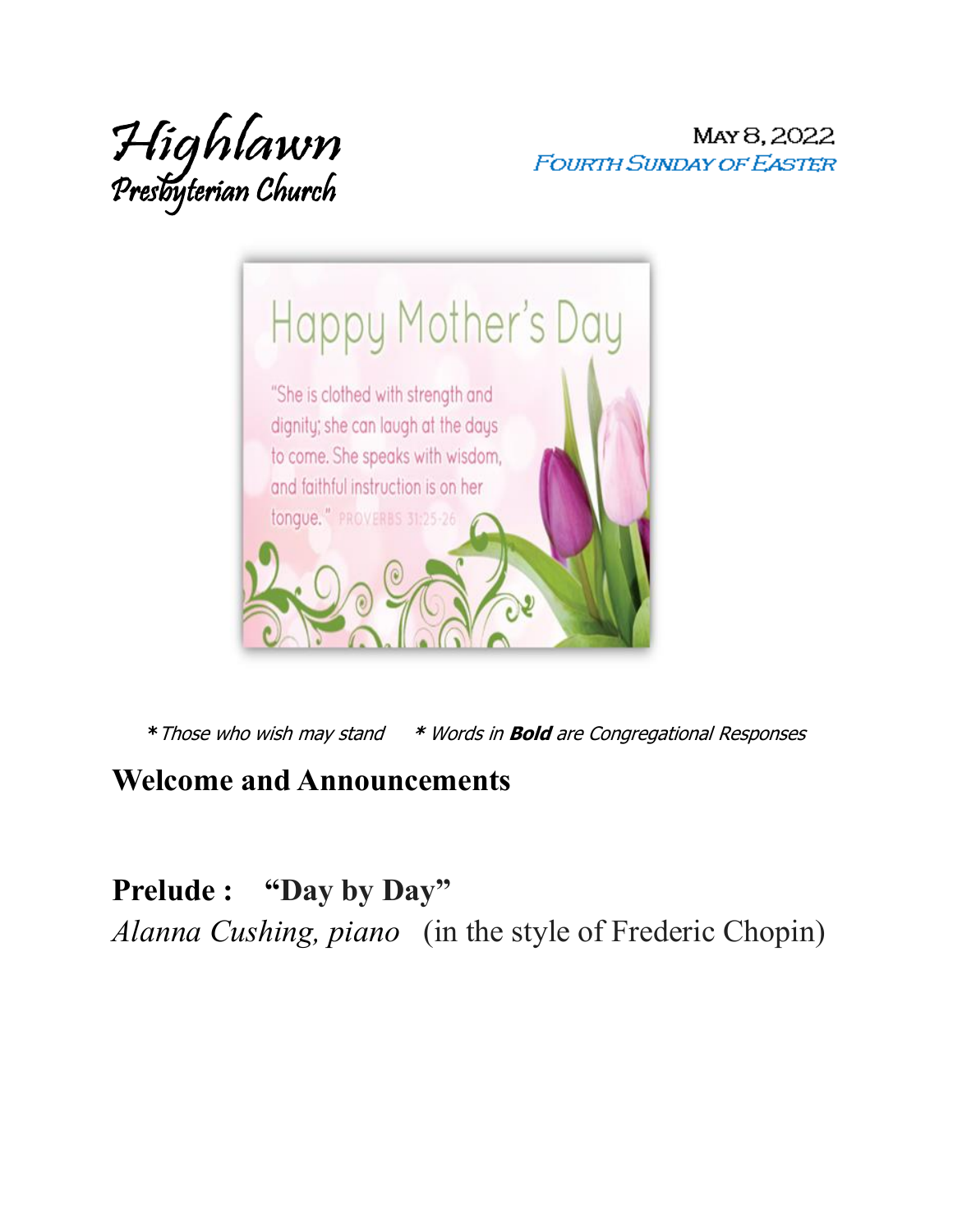#### **\*CALL TO WORSHIP**

Happy are the people who have learned to worship God. **Happy are those who walk in the divine presence.** 

In God's name they shall rejoice all the day.

**God's righteousness shall bear them up forever. Let us worship and rejoice!**

### **\*Hymn #65 "Guide Me, O Thou Great Jehovah"**

1. Guide me, O thou great Jehovah, pilgrim through this barren land; I am weak, but thou art mighty; hold me with thy powerful hand. Bread of heaven, bread of heaven, feed me till I want no more, feed me till I want no more.

2. Open now the crystal fountain, whence the healing stream doth flow. Let the fire and cloudy pillar lead me all my journey through. Strong Deliverer, strong Deliverer, Be thou still my strength and shield, Be thou still my strength and shield.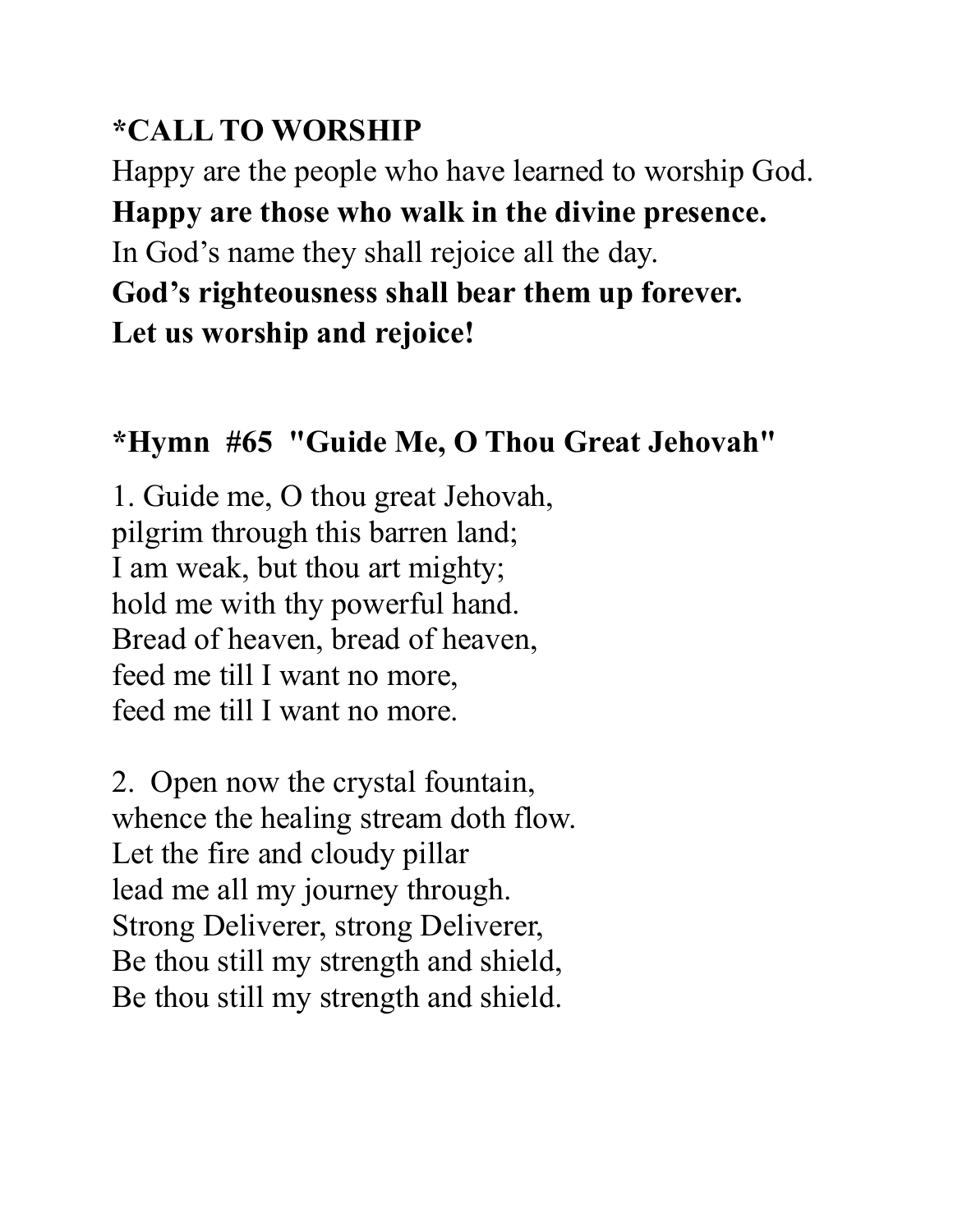3. When I tread the verge of Jordan, bid my anxious fears subside. Death of death, and hell's Destruction, land me safe on Canaan's side. Songs of praises, songs of praises I will ever give to thee, I will ever give to thee.

#### **Call to Confession**

Each one of us has chosen our own ways over God's ways and stand in need of God's forgiveness. Let us confess our sin together and receive God's forgiveness.

#### **Prayer of Confession**

**O God, you ae like a parent who cares for the welfare of the family. We often behave like thoughtless, selfish children. We want the best of everything for ourselves, without considering our brothers and sisters. We are reluctant to invest our time and energy for the benefit of others. Forgive us, O God, and let the family become more important to us. Help us be like Christ, who gave up everything for the sake of the kingdom.** (time for silent reflection and personal confession of sin)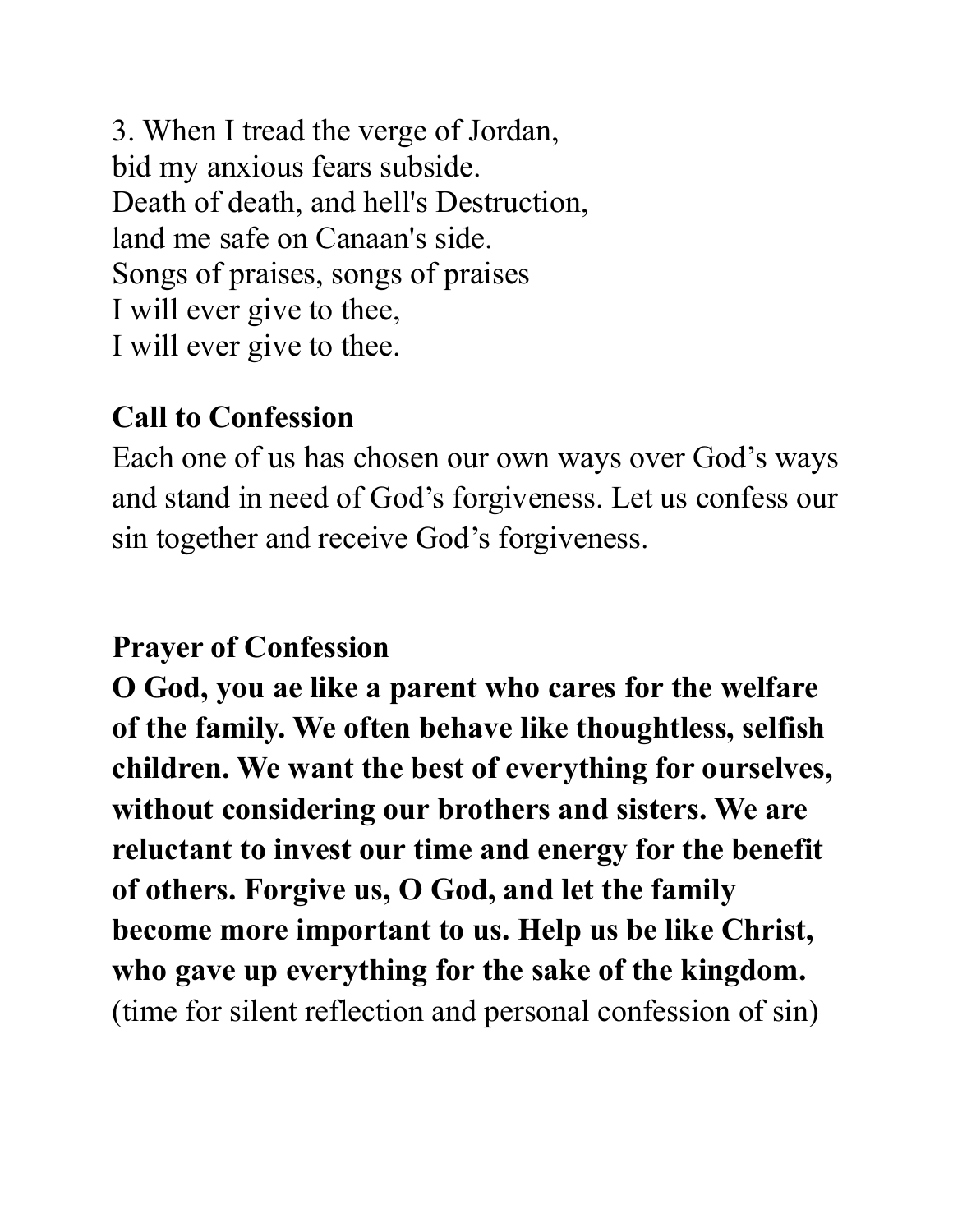#### **Declaration of Forgiveness**

Like a loving parent, God loves us in spite of ourselves. God does not desire our punishment, but our restoration to a right relationship. Friends, believe the good news: in Jesus Christ, we are forgiven!

#### **Passing of the Peace**

The peace of Christ be with you. **And also with you.** 

#### **Time for Children and The Young-at-Heart**

*Sarah Specht—Director of Christian Education*

**Anthem: "A Mother's Love"** Boyd Bacon

**Scripture: Acts 9:36—43**

#### Sermon: "Who is Tabitha?" Rev. Sharon Bell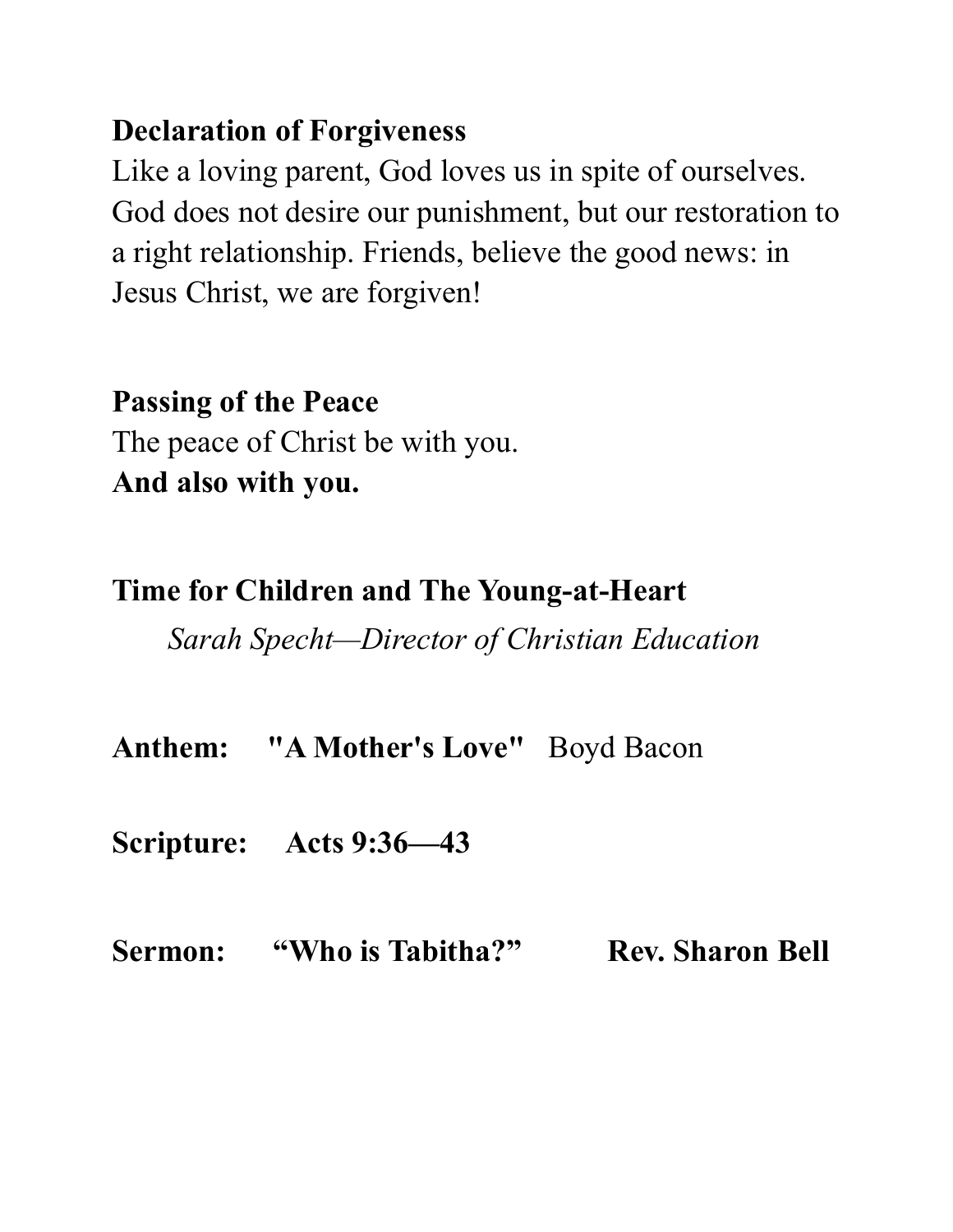#### **\*Hymn #761 "Called as Partners in Christ's Service"**

1. Called as partners in Christ's service Called to ministries of grace We respond with deep commitment Fresh new lines of faith to trace May we learn the art of sharing Side by side and friend with friend Equal partners in our caring To fulfil God's chosen end

2. Christ's example, Christ's inspiring Christ's clear call to work and worth Let us follow never faltering Reconciling folk on earth Men and women richer poorer All God's people young and old Blending human skills together Gracious gifts from God unfold

3. Thus new patterns for Christ's mission In a small or global sense Help us bear each other's burdens Breaking down each wall or fence Words of comfort words of vision Words of challenge said with care Bring new power and strength for action Make us colleagues free and fair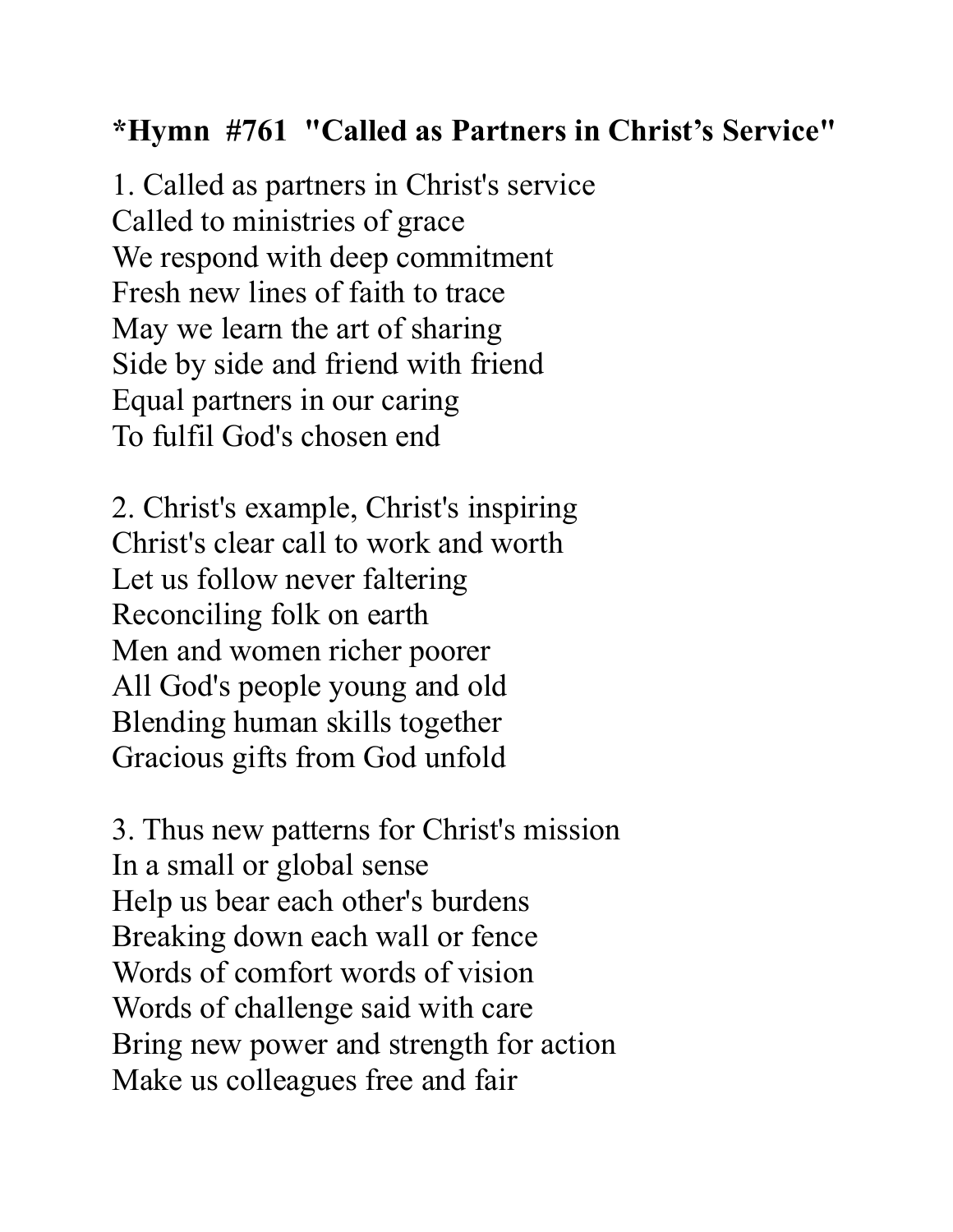4. So God grant us for tomorrow Ways to order human life That surround each person's sorrow With a calm that conquers strife Make us partners in our living Our compassion to increase Messengers of faith thus giving Hope and confidence and peace

#### **\*Offering**

### **Presenting God our tithes and offerings**

**\*Doxology #606 Praise God, from whom all blessings flow; Praise him all creatures here below; Praise him above, ye heavenly host; Praise Father, Son, and Holy Ghost. Amen.**

**Prayer of Thanks for the offering by God's people**

#### **Sharing Concerns and Joys**

Please wait for one of the ushers to hand you a microphone so that all may be able to hear your prayer request. If you are joining by Zoom or Facebook– please send your prayer requests to the office at: office@highlawnpc.org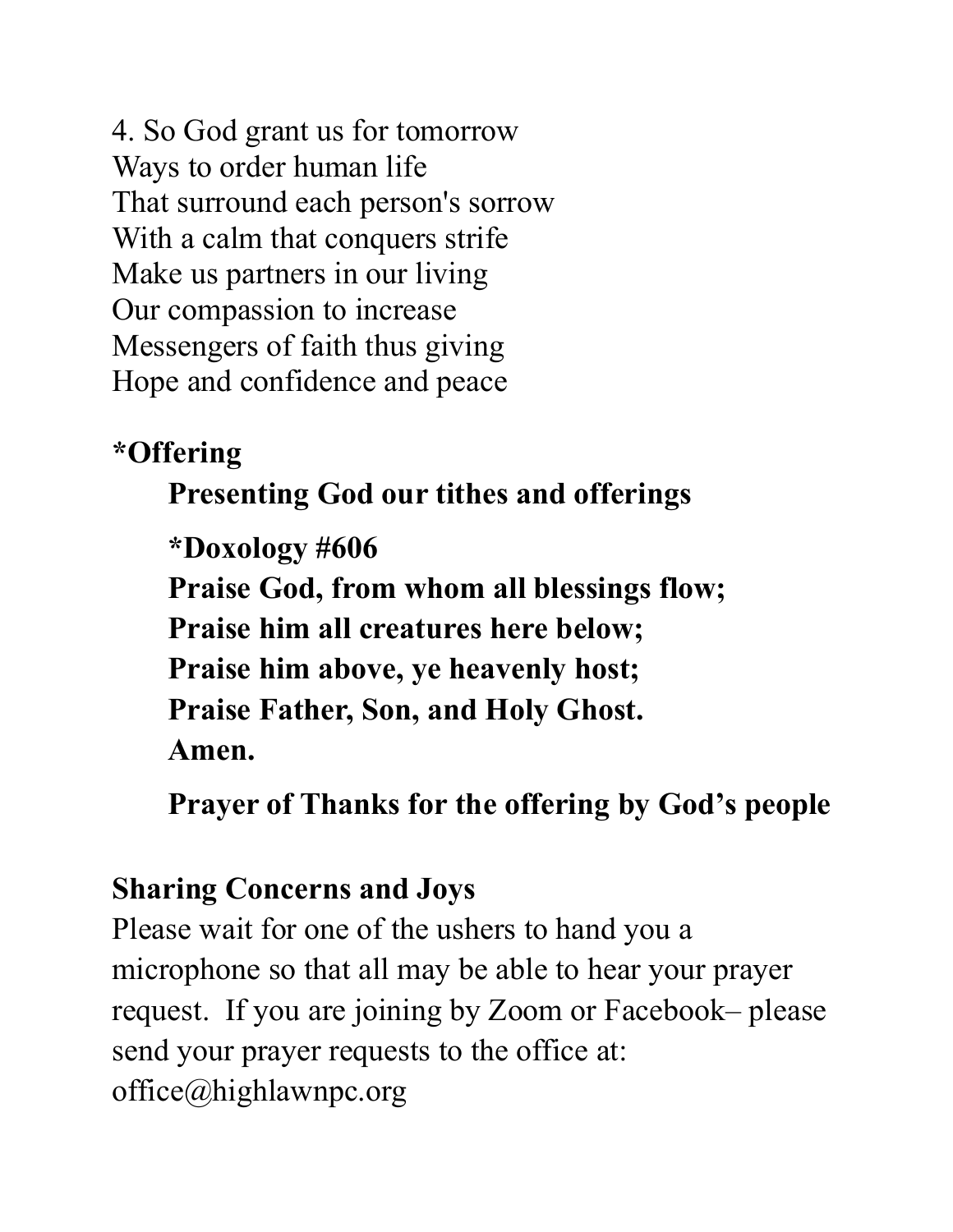**Pastoral Prayer/The Lord's Prayer Our Father who art in heaven, hallowed be thy name, thy kingdom come, thy will be done, on earth as it is in heaven. Give us this day our daily bread; and forgive us our debts, as we forgive our debtors; and lead us not into temptation, but deliver us from evil. For thine is the kingdom, and the power, and the glory, forever. Amen.**

### *Litany for Mother's Day*

Lord, on this day set aside to honor and remember mothers, we give you thanks for our mothers. Thank you for the sacrifices they made in raising us.

We thank you for the women who raised us, who were our mothers in childhood. Whether birth mom, adopted mom, older sister, aunt, grandmother, stepmother or someone else, we thank you for those women who held us and fed us, who cared for us and kissed away our pain. We pray that our lives may reflect the love they showed us, and that they would be pleased to be called our moms.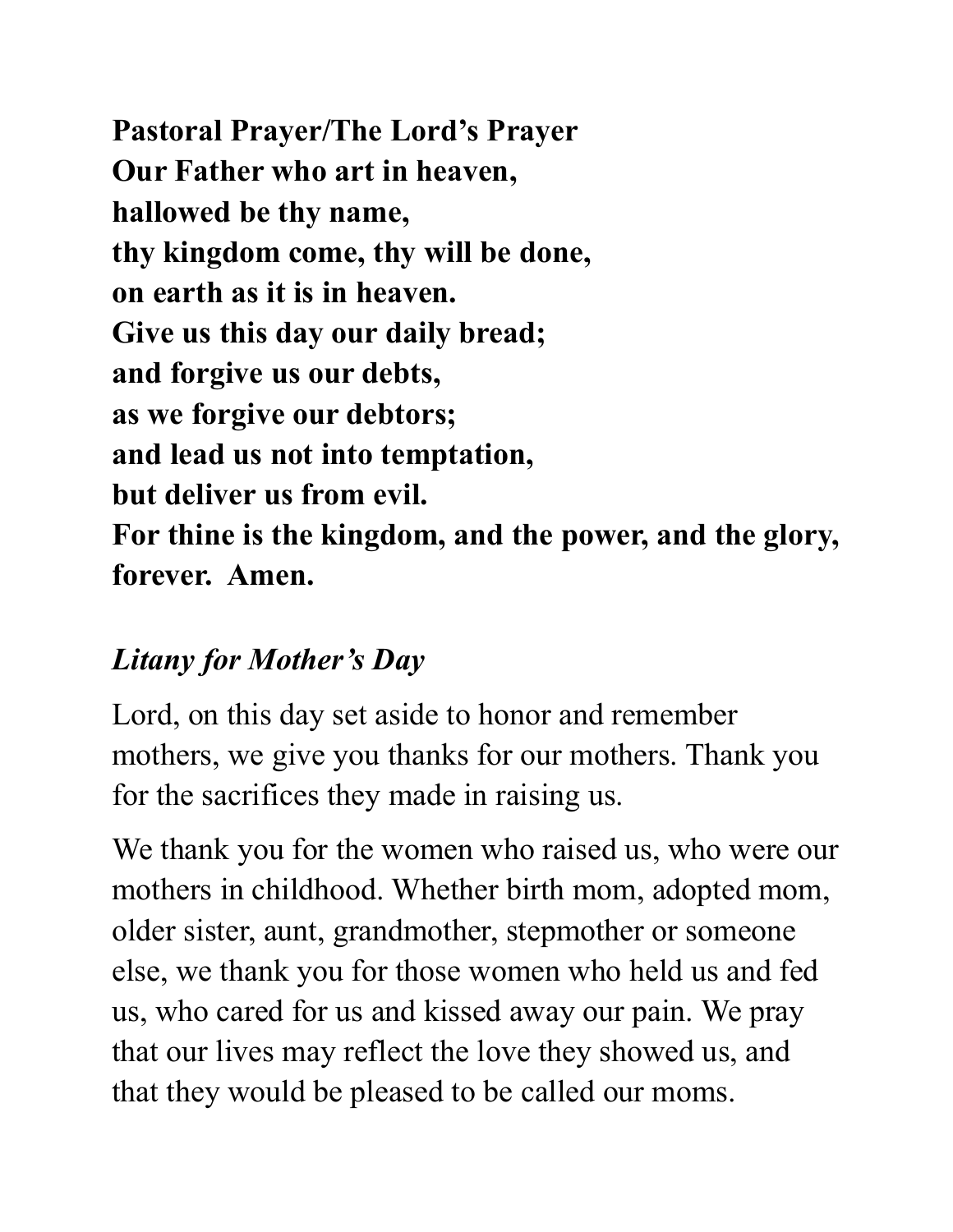We pray for older moms whose children are grown. **Grant them joy and satisfaction for a job well done.**

We pray for new moms experiencing changes they could not predict.

## **Grant them rest and peace as they trust you for the future.**

We pray for pregnant women who will soon be moms. **Grant them patience and good counsel in the coming months.**

We pray for moms who face the demands of single parenthood.

### **Grant them strength and wisdom.**

We pray for foster moms, who raise and love another woman's child as their own.

### **Grant them understanding, peace, and strength.**

We pray for moms who enjoy financial abundance. **Grant them time to share with their families.**

We pray for moms who are raising their children in poverty.

### **Grant them relief and justice.**

We pray for step-moms.

**Grant them patience and understanding and love.**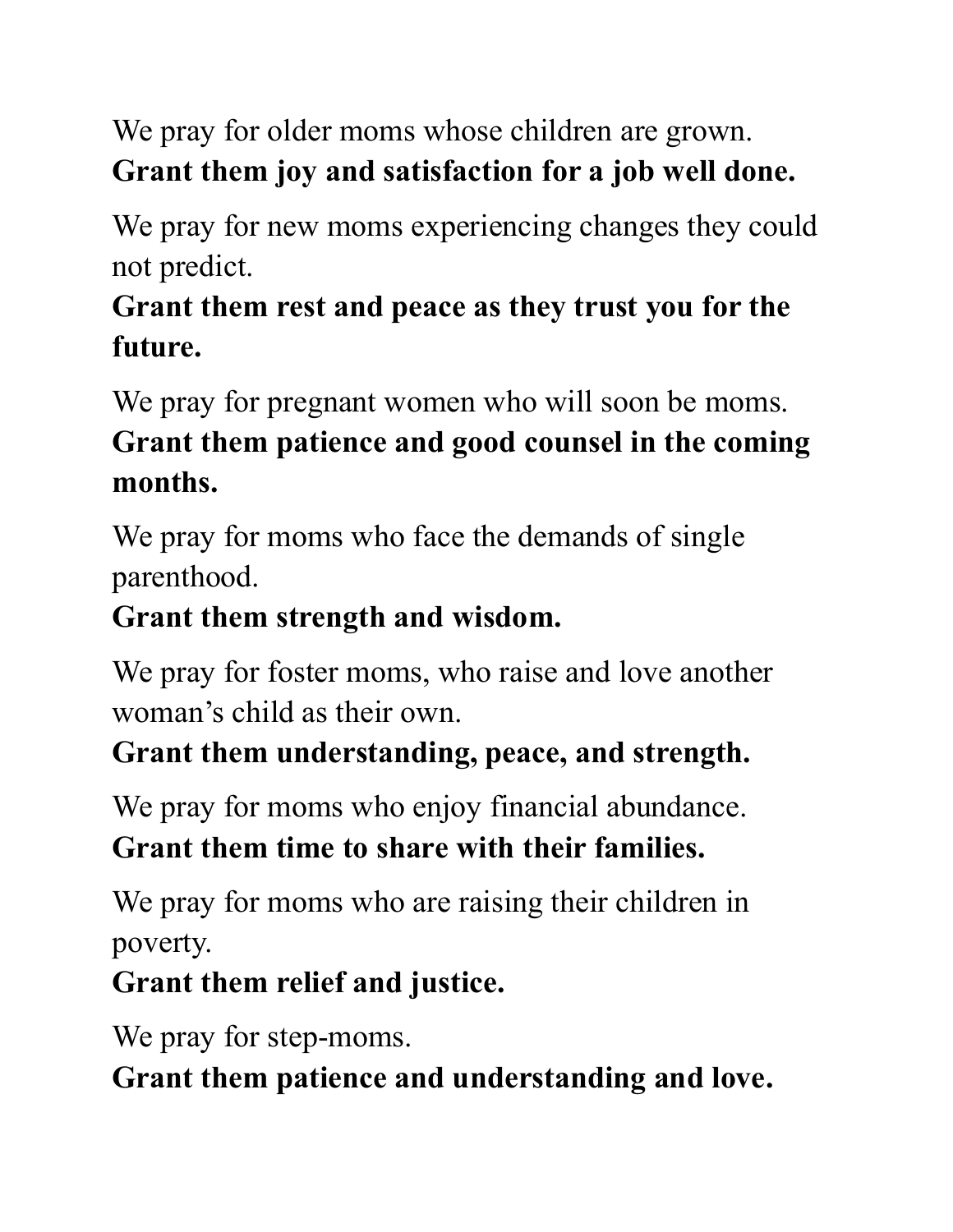We pray for moms who are separated from their children. **Grant them faith and hope.**

We pray for moms in marriages that are in crisis. **Grant them support and insight.**

We pray for moms who have lost children. **Grant them comfort in the resurrection of Jesus Christ.**

We pray for mothers who have experienced abortion. **Grant them healing and peace.**

We pray for moms who gave up their children for adoption.

## **Grant them peace and confidence as they trust in your providence.**

We pray for adoptive mothers.

### **Grant them joy and gratitude for the gift you have provided.**

We pray for girls and women who think about being moms.

## **Grant them wisdom and discernment.**

We pray for women who choose to remain childless.

## **Grant them joy and fullness in all their relationships.**

We pray for women who desperately want, or wanted, to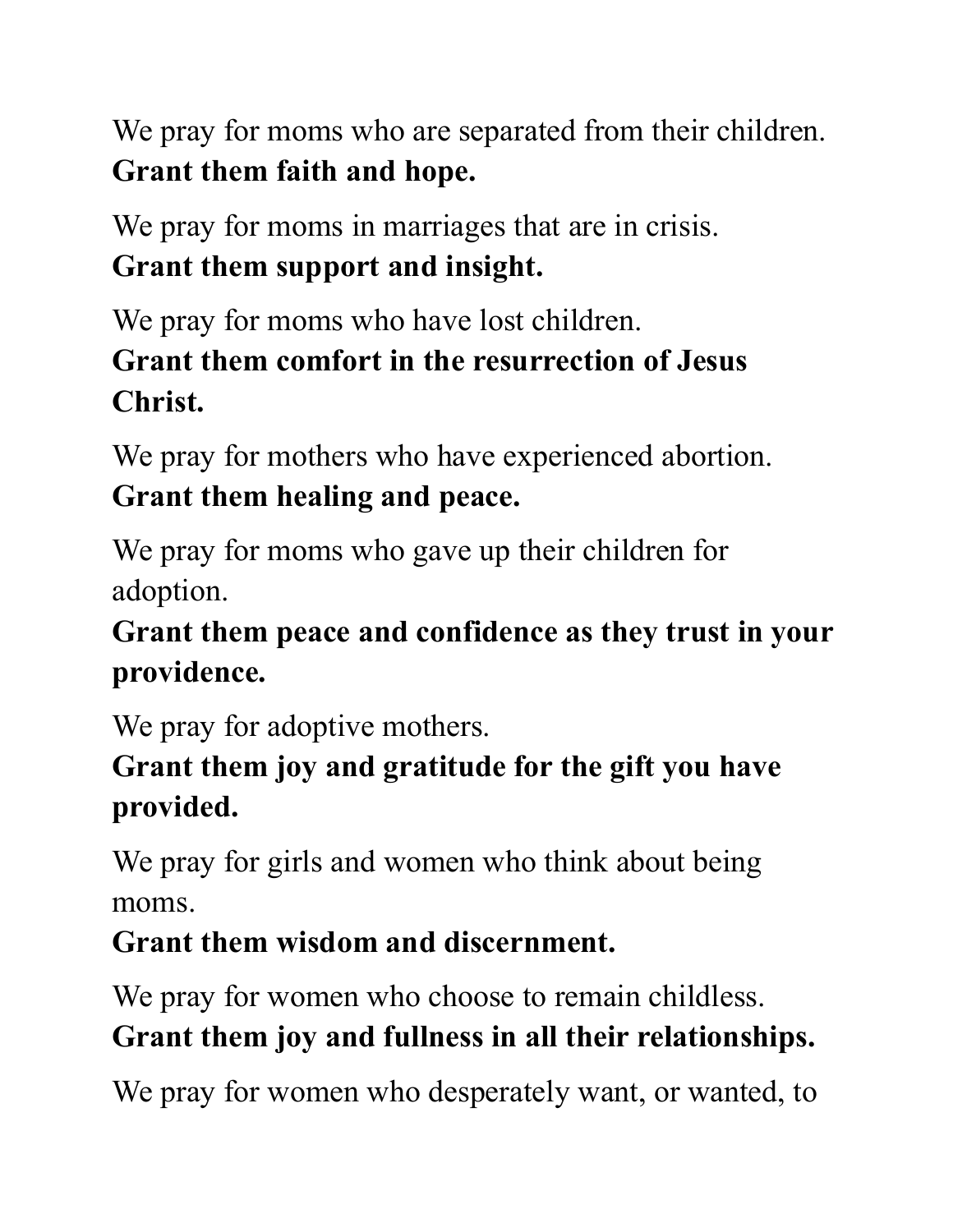be moms.

#### **Grant them grace to accept your timing and will.**

We pray for all people who have assumed the mother's role in a child's life.

### **Grant them joy and the appreciation of others.**

We pray for those people present who are grieving the loss of their mother in the past year.

### **Grant them comfort and hope in Christ's resurrection.**

Lord, we thank you for the gift of motherhood. We thank you for the many examples of faithful mothers in scripture, like Sarah, Hannah, Elizabeth, and Lois. Hear now the first names of other women who have inspired us by their motherly examples . . .

*(Share aloud the first name of a woman who has inspired you.)* 

We are mindful this day of all these women, and especially Mary the mother of our Lord Jesus Christ, who had the courage in faith to say "yes" to your calling. May these women gathered here today emulate these examples of faith. And may they model for all the rest of us what it means to be your disciple. Bless them on this special day; in the name of Jesus Christ. **Amen**.